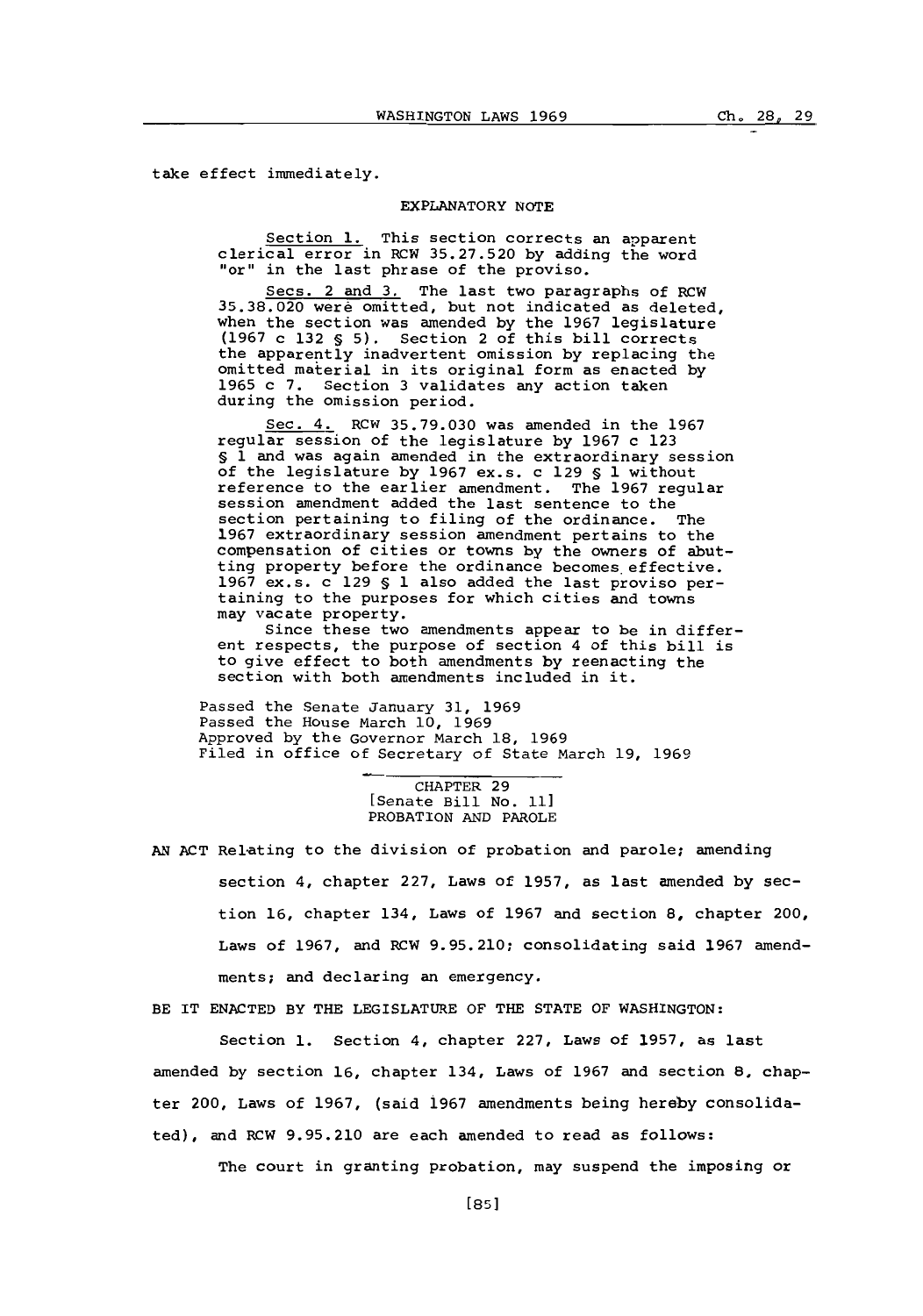the execution of the sentence and nay direct that such suspension may continue for such period of time, not exceeding the maximum term of sentence, except as hereinafter set forth and upon such terms and conditions as it shall determine.

The court in the order granting probation and as a condition thereof, may in its discretion imprison the defendant in the-county jail for a period not exceeding one year or may fine the defendant any sum not exceeding one thousand dollars plus the costs of the action, and may in connection with such probation impose both imprisonment in the county jail and fine and court costs. The court may also require the defendant to make such monetary payments, on such terms as it deems appropriate under the circumstances, as are necessary **(1)** to comply with any order of the court for the payment of family support, (2) to make restitution to any person or persons who may have suffered loss or danage **by** reason of the commission of the crime in question, and **(3)** to pay such fine as may be imposed and court costs, including reimbursement of the state for costs of extradition if return to this state **by** extradition was required, and may require bonds for the faithful observance of any and all conditions imposed in the probation. The court shall order the probationer to report to the supervisor of the division of probation and parole of the department of institutions or such officer as the supervisor may designate and as a condition of said probation to follow implicitly the instructions of the supervisor of probation and parole. The supervisor of probation and parole with the approval of the director of institutions will promulgate rules and regulations for the conduct of such person during the term of his probation: PROVIDED, That for defendants found guilty in justice court, like functions as the ((beard-ef-prisen-terms-and-pareles)) supervisor of probation and parole performs in regard to probation may be performed **by** probation officers employed for that purpose **by** the board of county commissioners of the county wherein the court is located.

**NEW** SECTION. Sec. 2. This act is necessary for the immediate

**[861**